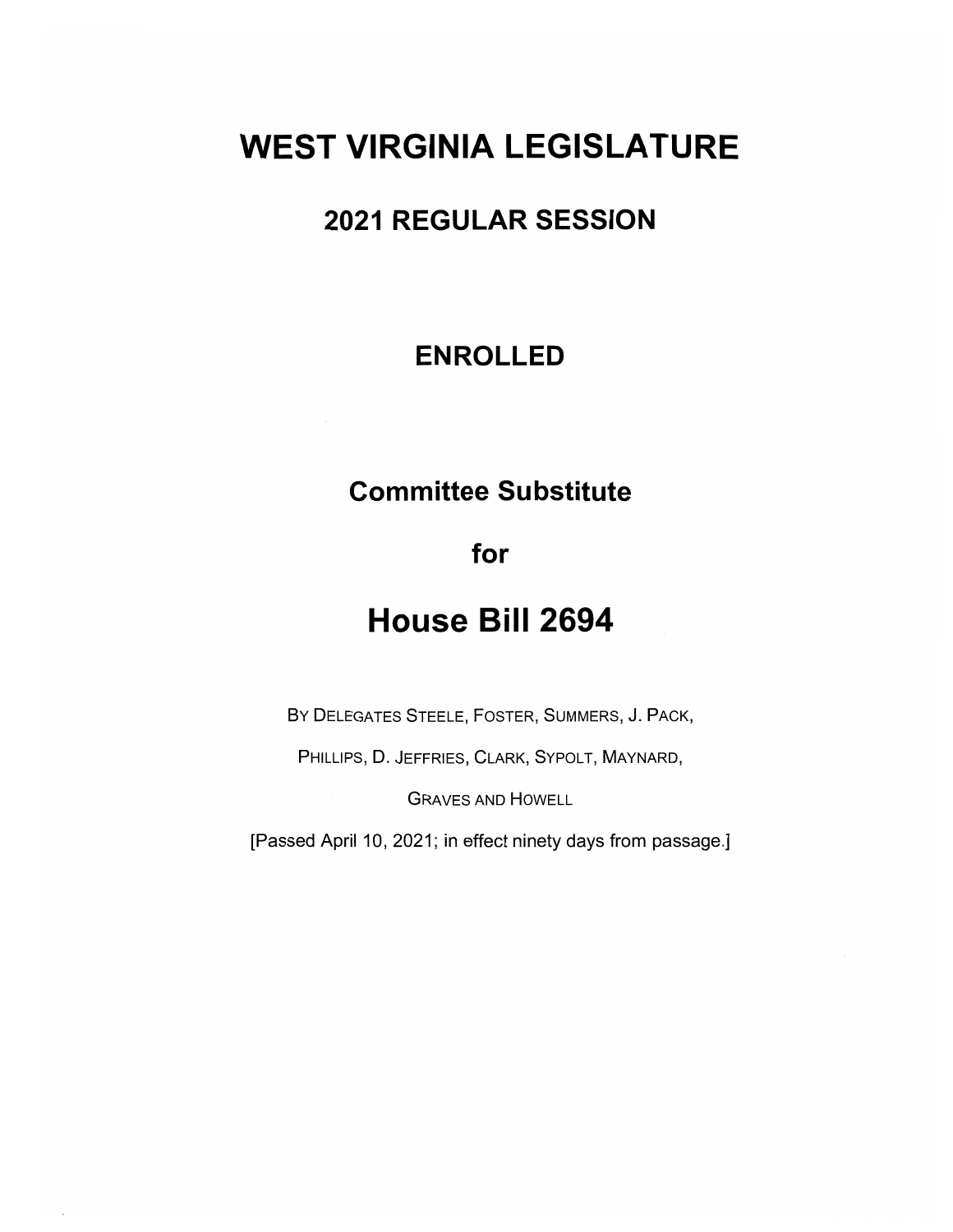# **WEST VIRGINIA LEGISLATURE**

## **2021 REGULAR SESSION**

## **ENROLLED**

### **Committee Substitute**

### **for**

# **House Bill 2694**

BY DELEGATES STEELE, FOSTER, SUMMERS, J. PACK,

PHILLIPS, D. JEFFRIES, CLARK, SYPOLT, MAYNARD,

GRAVES AND HOWELL

[Passed April 10, 2021; in effect ninety days from passage.]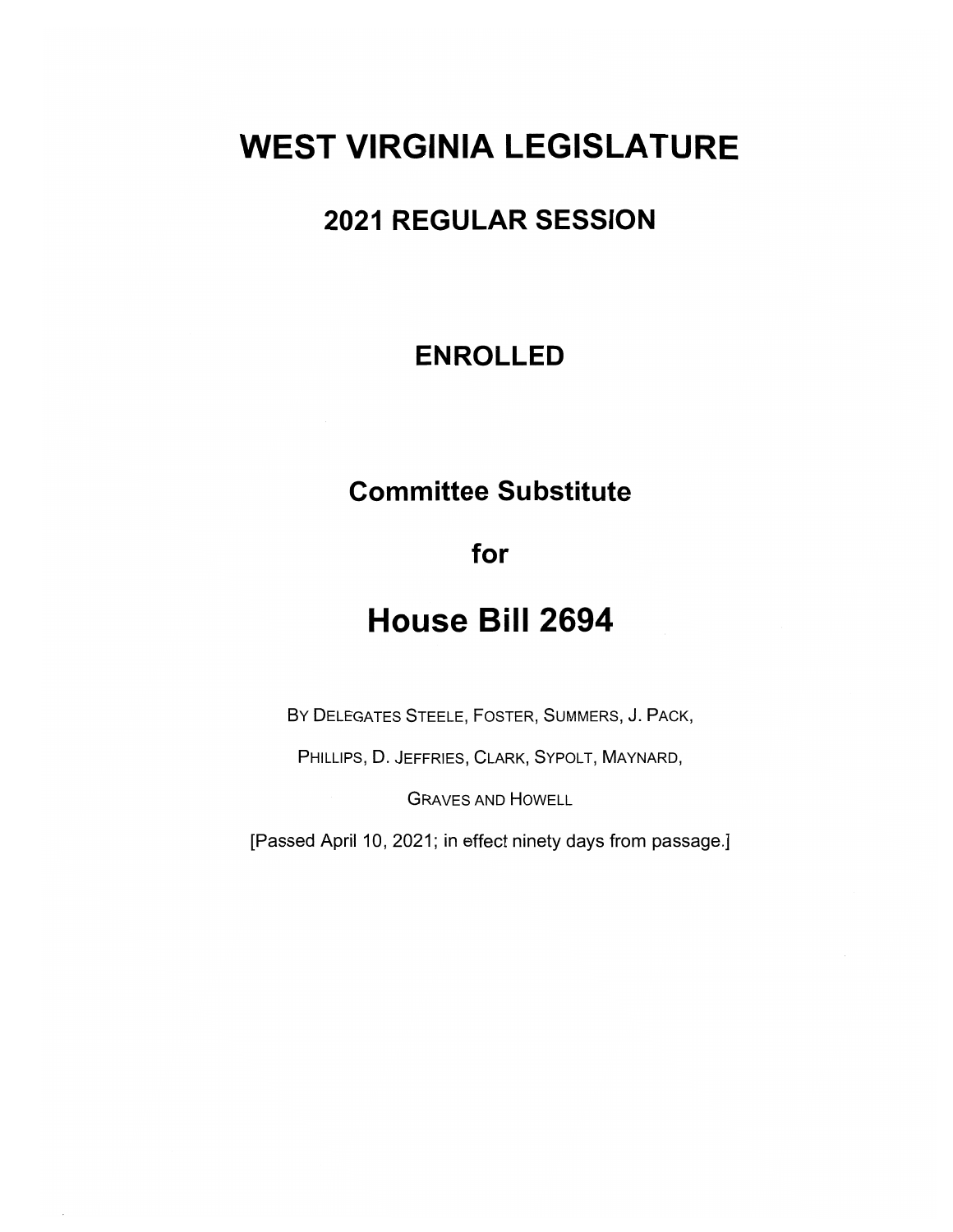1 AN ACT to amend the Code of West Virginia, 1931, as amended, by adding thereto a new article, 2 designated §61-7B-1, §61-7B-2, §61-7B-3, §61-7B-4, §61-7B-5, §61-7B-6, §61-7B-7, 3 §61-7B-8, §61-7B-9, and §61-7B-10 all relating to creating the "West Virginia Second 4 Amendment Preservation Act and Anti-Federal Commandeering Act"; providing a short 5 title; stating legislative findings and intent; defining terms; prohibiting Federal 6 commandeering of any agency of the state or political subdivisions of the state, including 7 West Virginia law-enforcement for purposes of enforcement of federal firearms laws or 8 presidential executive orders; establishing prohibitions on police activities; establishing 9 prohibitions on court action; identifying permitted law-enforcement activities; authorizing 10 the Attorney General to challenge unconstitutional federal actions relating to firearms; 11 requiring the Attorney General to publish model policies; and establishing immunity for 12 law-enforcement.

Be it enacted by the Legislature of West Virginia:

### **ARTICLE 7B. THE WEST VIRGINIA SECOND AMENDMENT PRESERVATION AND ANTI-FEDERAL COMMANDEERING ACT.**

#### **§61-7B-1. Short title.**

1 This article shall be known and may be cited as the West Virginia Second Amendment

2 Preservation and Anti-Federal Commandeering Act.

#### **§61-7B-2. Legislative findings and intent.**

1 The Legislature of the State of West Virginia finds:

2 (1) The right to keep and bear arms is a fundamental right and freedom enshrined in the

3 federal and state constitutions. The Second Amendment to the Constitution of the United States

- 4 provides "A well regulated Militia, being necessary to the security of a free State, the right of the
- 5 people to keep and bear Arms shall not be infringed". Article Ill, section 22 of the Constitution of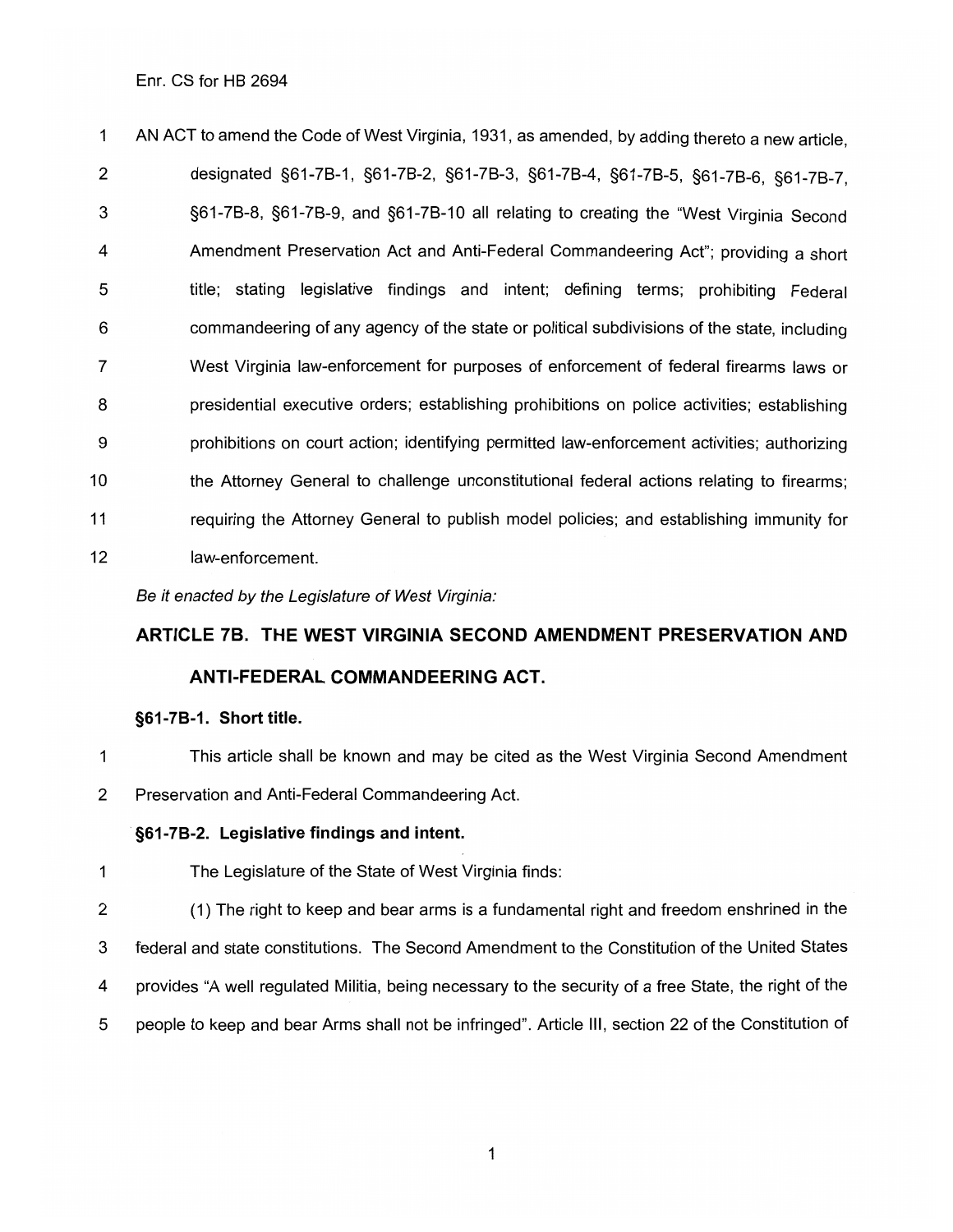6 the State of West Virginia provides "A person has the right to keep and bear arms for the defense 7 of self, family, home and state, and for lawful hunting and recreational use.";

8 (2) Article VI, Clause two of the Constitution of the United States provides "This 9 Constitution, and the laws of the United States which shall be made in pursuance thereof; and all 10 treaties made, or which shall be made, under the authority of the United States, shall be the 11 supreme law of the land; and the judges in every state shall be bound thereby, anything in the 12 Constitution or laws of any State to the contrary notwithstanding.";

13 (3) The Constitution of the State of West Virginia provides "[t]he state of West Virginia is, 14 and shall remain, one of the United States of America. The Constitution of the United States of 15 America, and the laws and treaties made in pursuance thereof, shall be the supreme law of the 16 land.";

17 (4) The Constitution of the State of West Virginia reserves to the state the exclusive 18 regulation of its own internal government and police;

19 (5) The Supreme Court of the United States held "Congress cannot compel the States to 20 enact or enforce a federal regulatory program. Today we hold that Congress cannot circumvent 21 that prohibition by conscripting the States' officers directly. The Federal Government may neither 22 issue directives requiring the States to address particular problems, nor command the States' 23 officers, or those of their political subdivisions, to administer or enforce a federal regulatory 24 program. It matters not whether policymaking is involved, and no case-by-case weighing of the 25 burdens or benefits is necessary; such commands are fundamentally incompatible with our 26 constitutional system of dual sovereignty". Printz v. United States, 521 U.S. 898 (1997);

27 (6) There is a genuine concern among a significant number of West Virginians that the 28 executive branch of the federal government is poised to improperly infringe on the right to keep 29 and bear arms using executive orders issued by the President of the United States or under acts 30 of the Congress of the United States that violate the liberties guarded by the Second Amendment 31 to the Constitution of United States;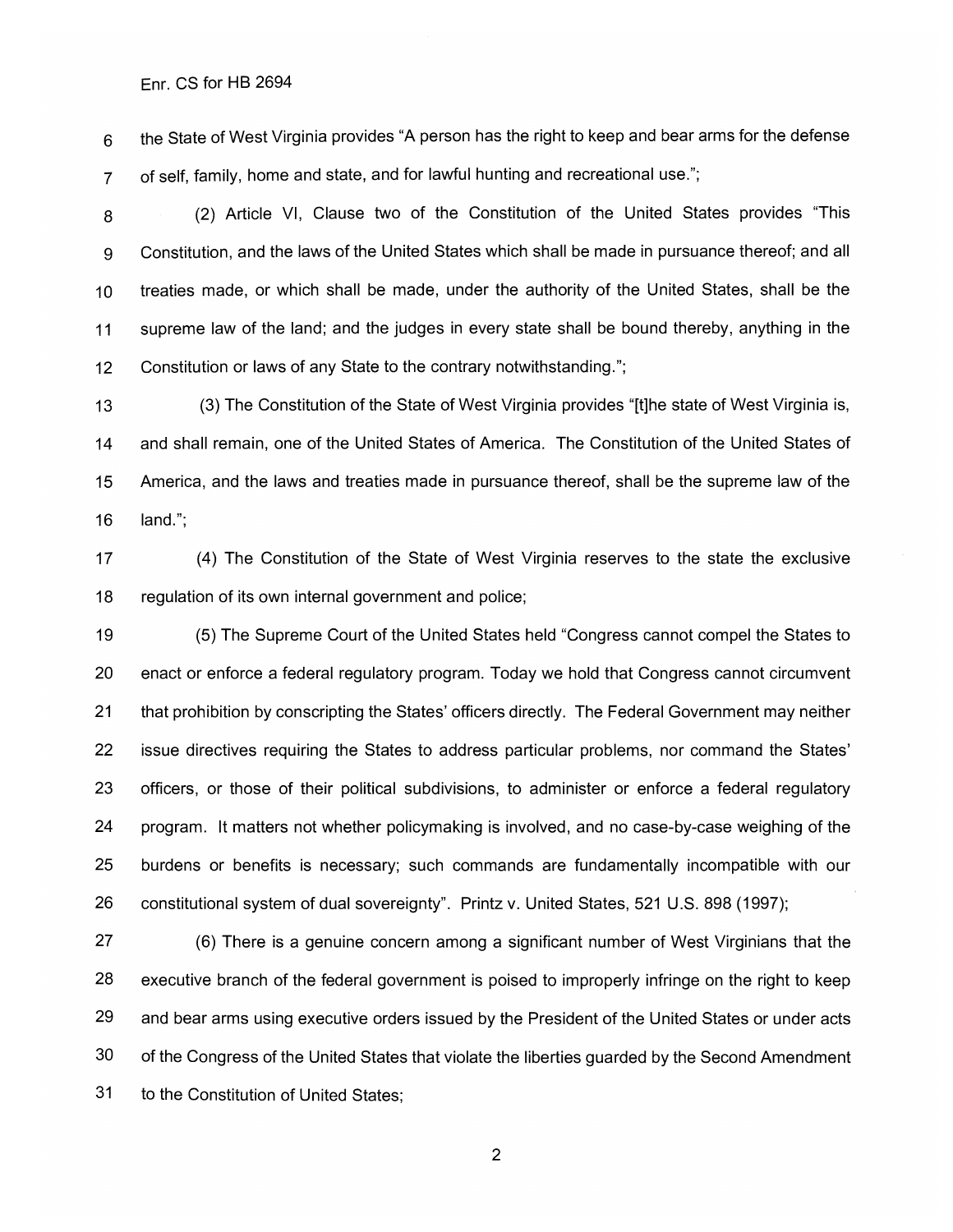32 (7) The legislature finds that the increased use of executive orders to effectuate policy 33 goals in lieu of legislation considered by both houses of congress is clearly not what the founders 34 intended and subverts the process of governance;

35 (8) There is also genuine concern that the reliance on executive orders to effectuate policy 36 goals rather than legislation could cause the commandeering of state and local law-enforcement 37 personnel and resources to attempt to enforce policies regarding firearms which would violate 38 both the United States and West Virginia Constitutions;

39 (9) On April 8, 2021, in remarks delivered at the White House Rose Garden in Washington, 40 D.C., the President of the United States announced his support of new federal initiatives, some 41 of which, like the proposal for model "red flag" laws, are an anathema to law-abiding West 42 Virginians, who cherish their natural rights and liberties which are guarded by both the 43 Constitution of the United States and the West Virginia Constitution.

44 (10) It is the express intent of this article to defend the state from any attempt at federal 45 commandeering of already stressed state and local law-enforcement resources for purposes that 46 violate the constitutional rights of our citizens, while supporting the cooperation between local, 47 state, and federal law enforcement which has proven to be a benefit to all parties; and

48 (11) It is the further express intent of this bill to protect the rights of the citizens of West 49 Virginia to keep and bear arms which rights are guarded and protected by the Second Amendment 50 to the Constitution of the United States and Article Ill, Section 22 of the West Virginia Constitution.

51 (12) It is the further intent of this article to provide for and create a means of challenging, 52 by and through the office of the Attorney General of this state, the constitutionality of enactments 53 by the Congress of the United States which transgress the limits of federal authority established 54 by the Second Amendment to the Constitution of the United States.

#### **§61-7B-3. Definitions.**

1 For purposes of this article, the following words and phrases have the following meaning: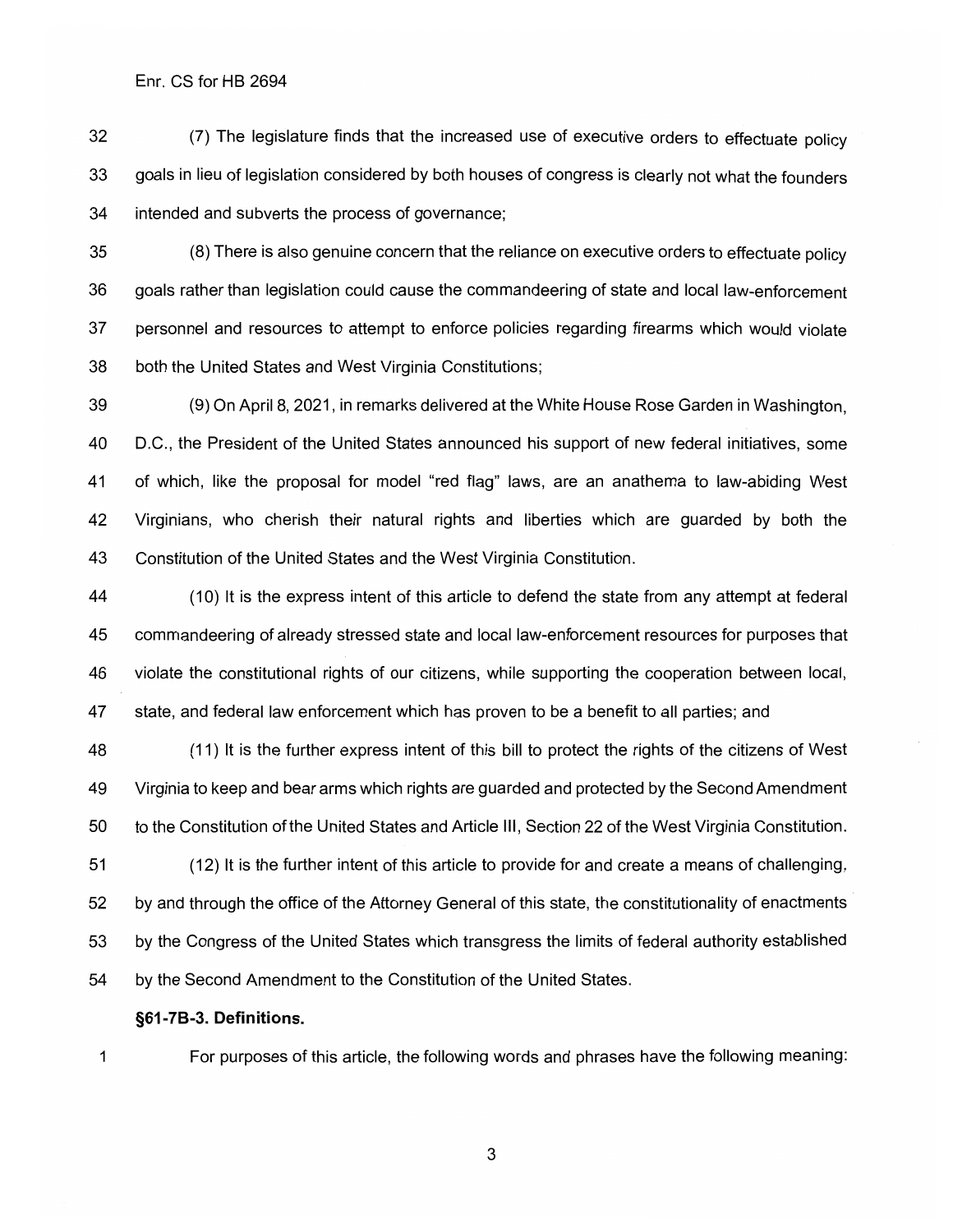2 "Commandeering" means taking control of or seizing the assets, personnel, or operations 3 of an agency of this state, or of a political subdivision of this state, or the employees of an agency 4 or political subdivision of this state without the express authority for the control having been 5 formally given by the state or political subdivision of the state.

6 "Federal commandeering" means commandeering by the government of the United 7 States, or any department, bureau, agency, or commission of the assets, personnel, operations, 8 or employees of an agency of this state, or of a political subdivision.

9 "Inconsistent federal firearms law, regulation, or rule" means a federal statute, regulation, 10 or rule relating to firearms, firearms accessories, or ammunition that is inconsistent with the laws 11 of the State of West Virginia. Inconsistent federal firearms law also means and includes any 12 federal firearms law which the enactment, enforcement, or execution of which violates the Second 13 Amendment of the Constitution of the United States.

14 "Inconsistent presidential firearms executive order or action" means an executive order 15 or action issued by the President of the United States relating to the enforcement or execution of 16 an inconsistent federal firearms law.

17 "Inconsistent with the law of West Virginia" in the context of an inconsistent federal 18 firearms law means a federal firearms law which criminalizes the possession of a firearm, firearm 19 accessory, or ammunition for federal purposes when the possession of that firearm, firearm 20 accessory or ammunition would not be, and is not, a violation of the law of the State of West 21 Virginia.

22 "New inconsistent federal firearms law" means an inconsistent federal firearms law that 23 was not in effect prior to January 1, 2021.

24 "New inconsistent presidential firearms executive order or action" means an inconsistent 25 presidential firearms executive order or action which was not in effect prior to January 1, 2021.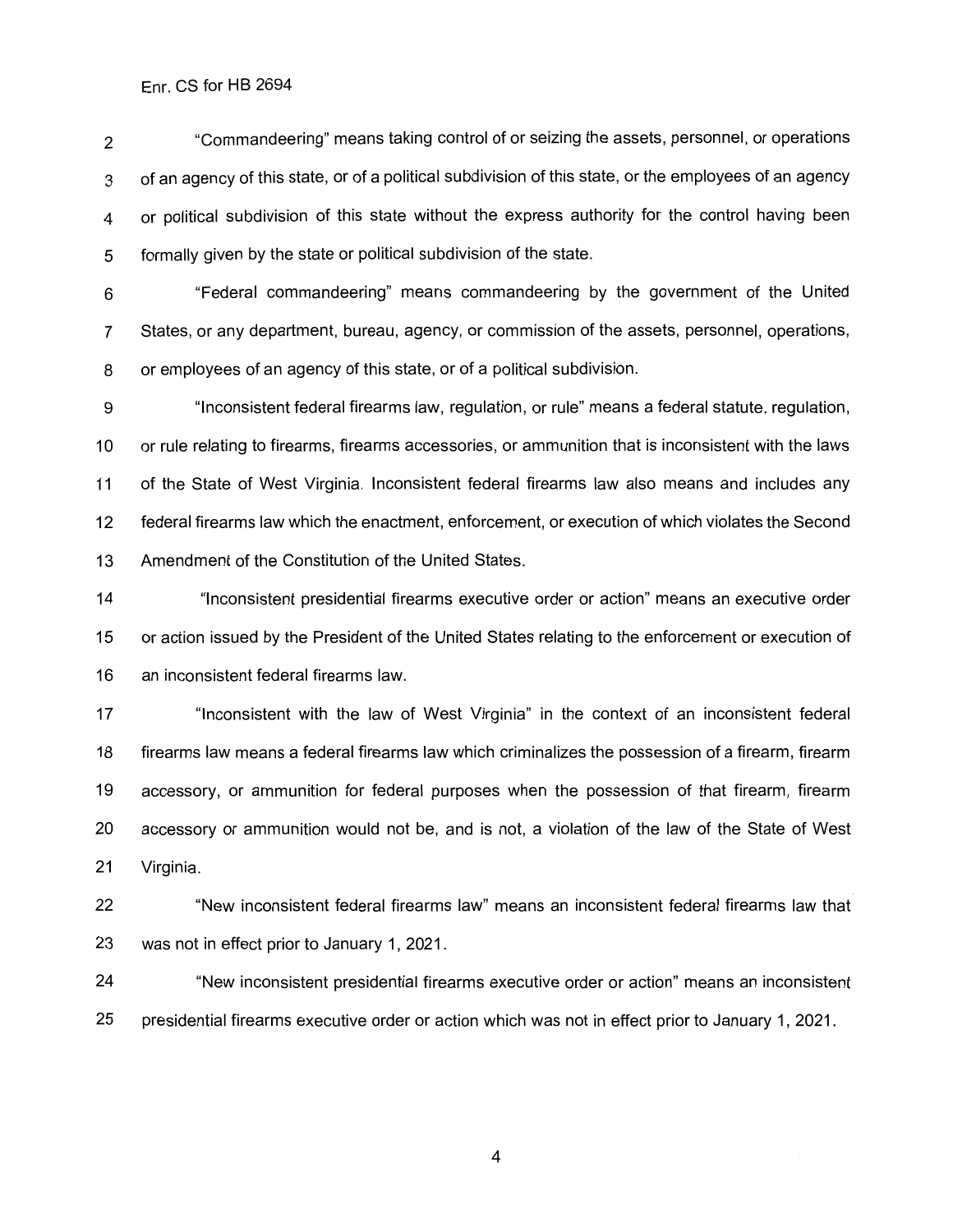26 "Red flag law" means a law under which a person may petition for a court to temporarily 27 take away another person's right to possess a firearm which it is otherwise lawful under the law 28 of West Virginia for the respondent to possess.

#### **§61-7B-4. Federal commandeering prohibited.**

1 No agency of this state, political subdivision of this state, or employee of an agency, or 2 political subdivision of this state, acting in his or her official capacity, may be commandeered by 3 the United States government under an executive order or action of the President of the United 4 States or under an act of the Congress of the United States. Federal commandeering of West 5 Virginia law-enforcement for purposes of enforcement of federal firearms laws is prohibited.

#### **§61-7B-5. Prohibitions on police activity.**

1 (a) No police agency, department, or officer of this state may participate in the execution 2 of a federal search warrant when the only property sought to be taken and seized under the 3 warrant is firearms, firearms accessories, or ammunition which is lawful for the person, whose 4 premises are to be searched, to possess under the laws of this state.

5 (b) No police department, agency or officer of this state may participate in the execution 6 of a federal arrest warrant of a citizen of this state or a person subject to the protections of the 7 state constitution and the laws of West Virginia when the federal arrest warrant charges no crime 8 other than the crime of the possession of firearms, firearm accessories, or ammunition which is 9 lawful for the person who is to be arrested under the warrant to possess under the laws of this 10 state.

11 (c) No police department, agency, or officer of the state may enforce an order under a red 12 flag law against a citizen of this state or a person subject ot the protections of the laws of this 13 state when the person against whom the order is directed has the lawful right under the laws of 14 this state to possess firearms.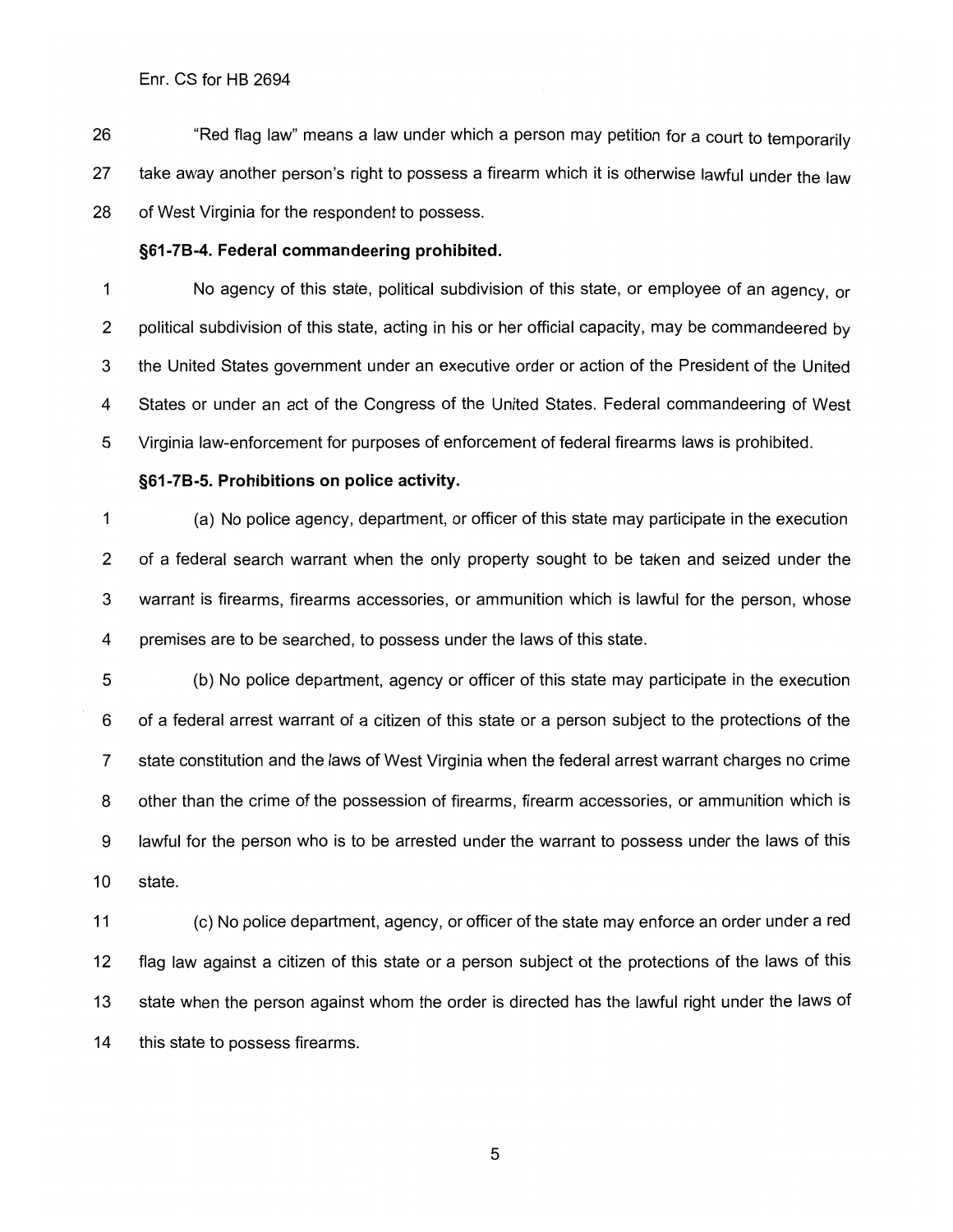15 (d) No police department, agency, or officer of this state engaged in a traffic stop or in 16 response to a noise complaint may arrest or detain a person who is subject to the protection of 17 the Constitution and laws of this state for the violation of a new inconsistent federal firearms law 18 or inconsistent presidential executive order or action.

### **§61-7B-6. Prohibition on court action.**

1 No court of this state has authority or jurisdiction to issue an order depriving a citizen of 2 this state of his or her right to possess firearms, firearms accessories, or ammunition under any 3 red flag law.

#### **§61-7B-7. Permitted activities.**

1 Notwithstanding the limitations in sections four and five of this article, this article does not 2 prevent any West Virginia law-enforcement agency from doing any of the following that does not 3 violate any policy of the law-enforcement agency or any local law or policy of the jurisdiction in 4 which the agency is:

5 (1) Investigating, enforcing, or detaining upon reasonable suspicion of, or arresting for, a 6 violation of law that is detected during law-enforcement activity authorized by law;

7 (2) Responding to a request from federal law-enforcement authorities for information about 8 a specific person's criminal history, including previous criminal arrests, convictions, address, or 9 similar criminal history information, or where otherwise permitted by state law; or

10 (3) Conducting enforcement or investigative activities or duties associated with a joint law-11 enforcement task force, including the sharing of confidential information with other law-12 enforcement agencies for purposes of task force investigations, as long as the following 13 conditions are met:

14 (A) The primary purpose of the joint law-enforcement task force is something other than 15 the enforcement of inconsistent federal firearms laws; or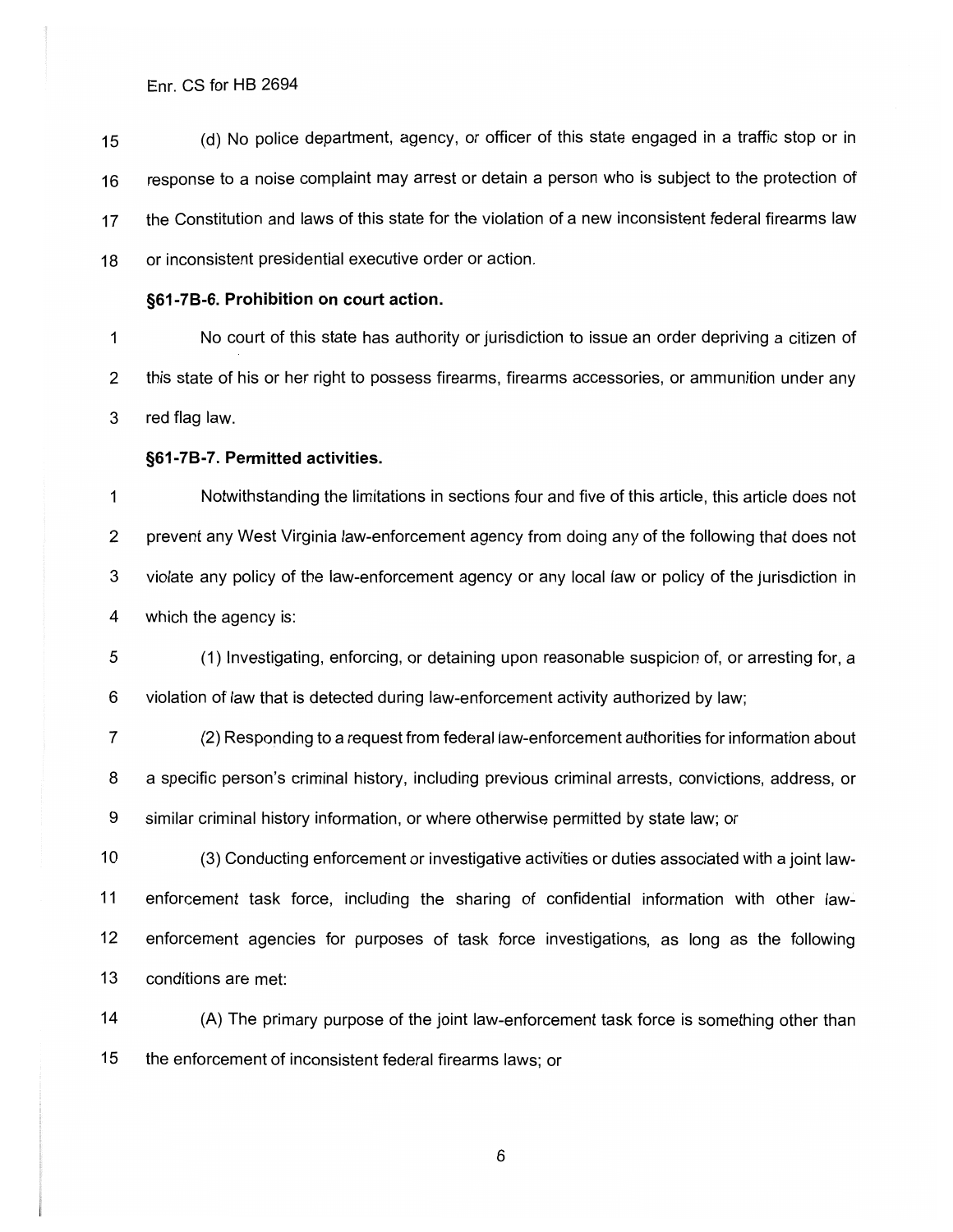16 (B) The enforcement or investigative duties are primarily related to a violation of state or

17 federal law unrelated to enforcement of inconsistent federal firearms laws.

### **§61-7B-8. Attorney General authorized and directed to challenge unconstitutional federal actions related to firearms.**

1 Whenever any federal statute, presidential executive order, agency order, federal law, 2 rule, or regulation is determined by the Attorney General of this state to infringe upon the right to 3 keep and bear arms affirmed under the Second Amendment to the Constitution of the United 4 States, the Attorney General shall commence and prosecute legal challenges to the federal 5 action. In exercising and discharging the duties required by this section, the Attorney General 6 shall pursue all available appeals in the courts of the United States, and he or she may expend 7 the public moneys necessary for these purposes. The Attorney General may solicit the 8 participation in these efforts of attorneys general of the other states of the United States and join 9 actions brought by attorneys general of other states or other persons seeking to protect such 10 rights.

#### **§61-7B-9. Attorney General to publish model policies.**

1 On or before January 1, 2022, and as often thereafter as he or she shall consider 2 necessary, the Attorney General shall publish policies for police departments and agencies of this 3 state, and for the police departments and agencies of the political subdivisions of this state, 4 providing guidance on resistance to federal commandeering and lawful measures which can be 5 taken by the law-enforcement agencies and departments of this state and its political subdivisions 6 to protect the citizens of this state from the consequences of any attempts or efforts at federal 7 commandeering.

#### **§61-7B-10. Law-enforcement immunity.**

1 (a) No head of a law-enforcement agency or law-enforcement officer under his or her 2 command may be required, at the direction of an agency of the federal government, to act in a 3 law-enforcement capacity to enforce a federal statute, executive order, agency order, rule or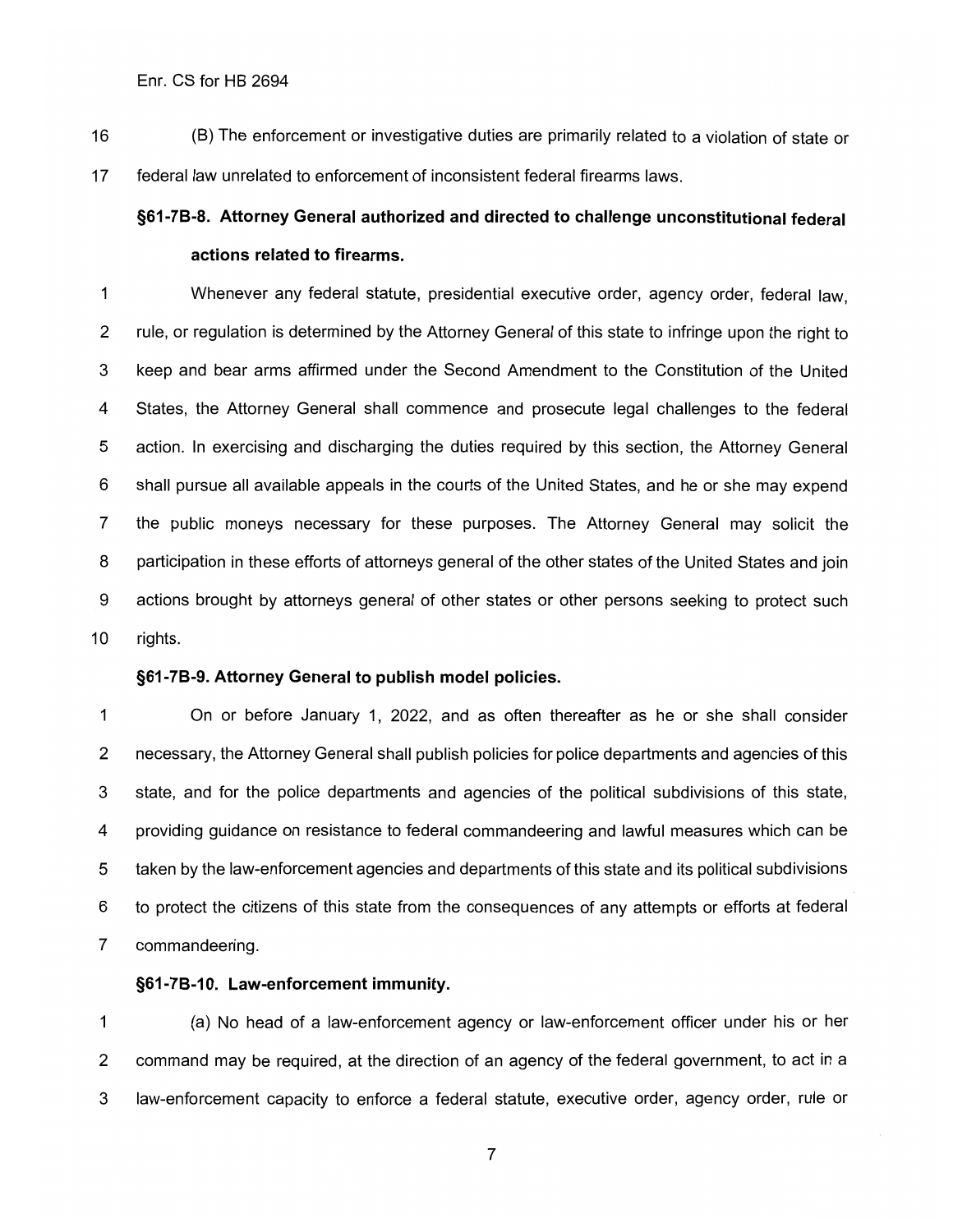4 regulation determined by the Attorney General to infringe upon rights granted by the Second 5 Amendment of the Constitution of the United States.

6 (b) No head of a law-enforcement agency or law-enforcement officer may be held liable 7 civilly or criminally, nor shall his or her employment be terminated, nor shall he or she be 8 decertified as a law-enforcement officer, for refusing to enforce a federal statute, executive order, 9 agency order, rule, or regulation determined by the Attorney General of West Virginia to infringe 10 upon the right to keep and bear arms under the Second Amendment to the Constitution of the 11 United States while the constitutionality of the statute, executive order, agency order, rule, or 12 regulation is being challenged judicially pursuant to §61-7B-8 of this code, nor thereafter if the 13 challenge is successful.

14 (c) Any head of a law-enforcement agency or law-enforcement officer under his or her 15 command who is charged criminally or civilly, or who has had his or her employment terminated, 16 or who has had his or her certification as a law enforcement officer suspended or revoked, for 17 failing or refusing to enforce a federal statute executive order, agency order, rule, or regulation 18 referenced in subsection (a) of this section is entitled to reimbursement of reasonable attorney's 19 fees related to his or her defense.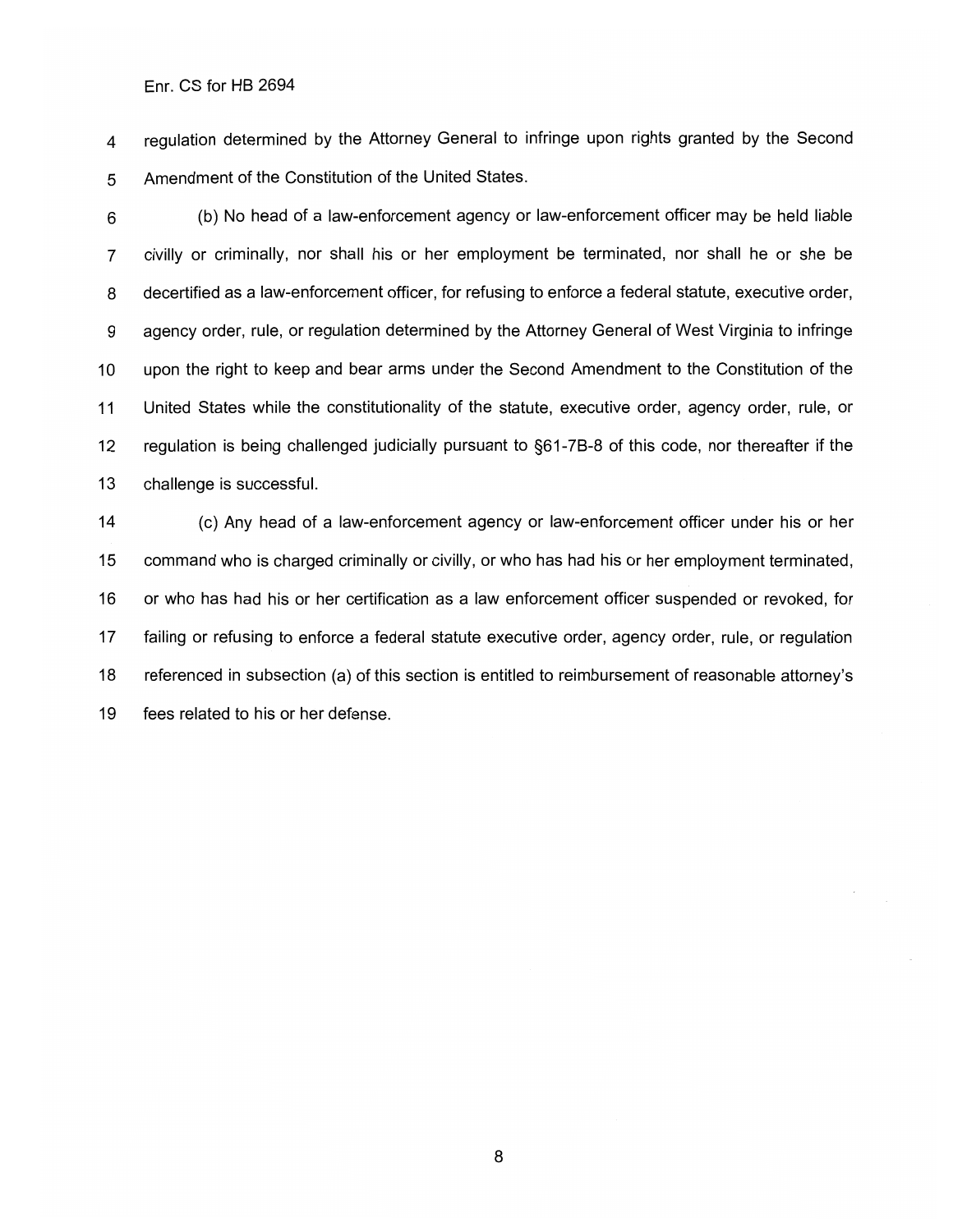The Joint Committee on Enrolled Bills hereby certifies that the foregoing bill is correctly enrolled.

Chairman, House Committee (Chairman, Senate Committee

Originating in the House.

In effect ninety days from passage.

Clerk of the House of Delegates

Clerk of the Senate

Speaker of the House of Delegates

. . . . . . . . . . . . . . . . *fesident of the Senate* 

The within  $\mathcal{M}_{\mathcal{M}}$ this the.... . . . . . . . 2021. Governor